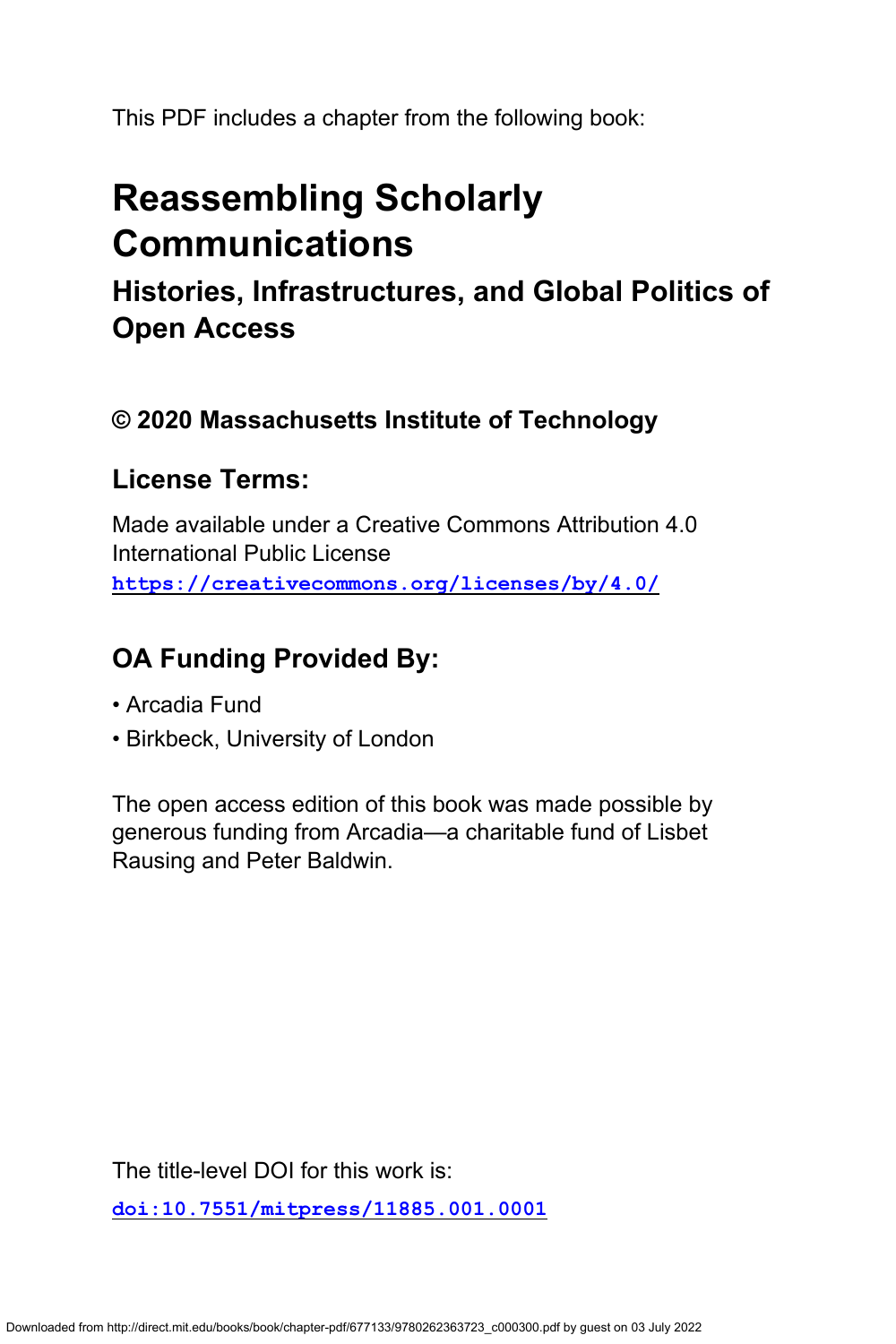### **3 Social Justice and Inclusivity: Drivers for the Dissemination of African Scholarship**

**Reggie Raju, Jill Claassen, Namhla Madini, and Tamzyn Suliaman**

The Open Access Movement, which gained traction in the early 2000s, was driven in part by the philanthropic principle of sharing scholarly literature for the acceleration of research and the enrichment of education. The Budapest Open Access Initiative (BOAI), a founding document for the openness movement, encourages the philanthropic sharing of scholarly literature for the advancement of society.<sup>1</sup> Arunachalam and Aulisio, amongst others, stress this philanthropic ethos when they assert that open access frees up the spread of ideas and knowledge for the growth and development of humanity.<sup>2</sup> The fundamental premise, acknowledging the cost of subscriptions and licensing barriers, was that all other influences were equal and that this free and unrestricted online access to scholarly literature would advance scholarship and societal development. However, in Africa<sup>3</sup> and the better part of the Global South, the cost and licensing barriers are exacerbated by a myriad of other challenges such as poor access to the internet, frequent blackouts, poor information technology infrastructure, and dire lack of skills. Hence, for those in Africa and the Global South, the philanthropic principle thread must be reinforced with the social justice and inclusivity fiber. It must also consider, as does Bethany Nowviskie in this volume, the principles of Afrofuturism and especially the ways in which we can control and build our own infrastructures.

Africa is desperate to find solutions to the myriad of challenges that have a stranglehold on its development. To fast track a positive development trajectory, Africa needs to generate solutions to local challenges at an exponential rate. Hence, there is growing dependency on freely accessible channels of dissemination of scholarly information to ensure the sharing of research. As much as there is strong advocacy for free access, there has to be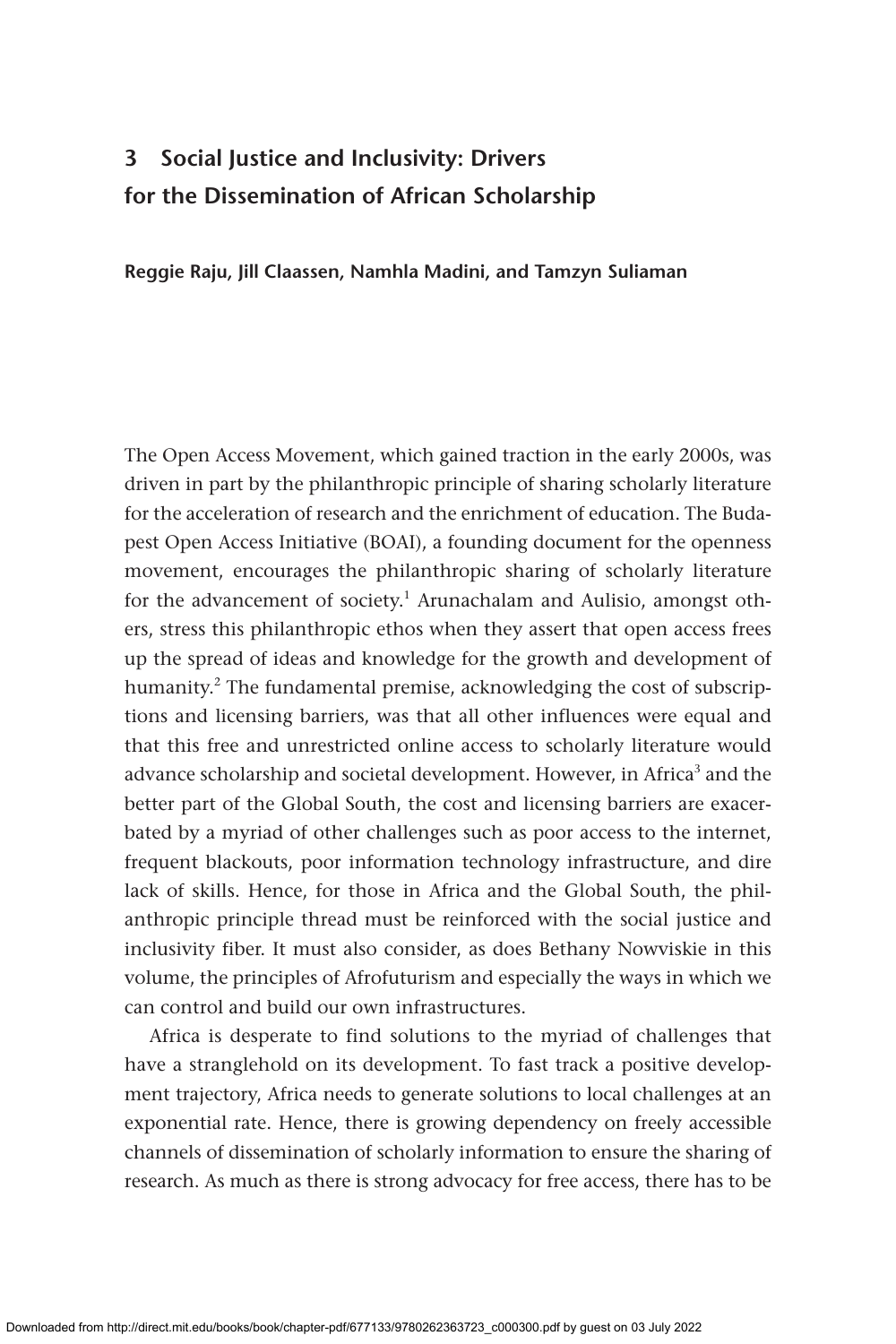equal support for inclusive participation for local solutions by Global South researchers.

We here argue that African academic libraries need to provide, as a medium for the dissemination of research and educational content, a proactive "library as publisher" service. These services should be delivered for nonprofit purposes and be underpinned by "philanthropic-social justice" principles if they are to work in this environment. Such a diamond open-access publishing model is gaining momentum in Africa, albeit very slowly.<sup>4</sup> It is proposed that this "library as a publisher" service must become mainstream for academic libraries in Africa because it is a significant conduit for inclusive and free access to scholarship for the marginalized and can strongly promote unhindered participation. Further, it facilitates relatively unhindered participation in knowledge production. As pointed out by Roh, these library publishing services could allow for "new voices to find their way into disciplinary conversations, reach new audiences, both academic and public, and impact existing and emerging fields of scholarship and practice in a transformative way."5

We further turn here to the extent to which the principles of social justice can be seen as a driver for the openness movement. The chapter will also present an exemplar library publishing service with a social justice agenda to openly publish content on a coequality basis. This publishing service provides free access to scholarly content and unhindered participation by African researchers in the production and dissemination of African research.

#### **Ubuntu and Social Justice**

Africa, including South Africa, has been subjected to years of colonialization and, as a consequence, has been ravished in the postcolonial period by inequality and deprivation. This deprivation extends to access to scholarly literature, which has relegated Africa to the periphery of the world's knowledge production. We contend that the Open Access Movement and its social justice principles will usher in some level of equity and equal opportunity; further, it will facilitate the participation of new African voices in the research landscape. We base these initial arguments on the theses of John Rawls, who posits that social justice promotes the protection of equal access to liberties, rights, and opportunities, as well as taking care of the least advantaged members of society.<sup>6</sup> Further, Buck and Valentino, and Miller argue that at least part of the notion of social justice is concerned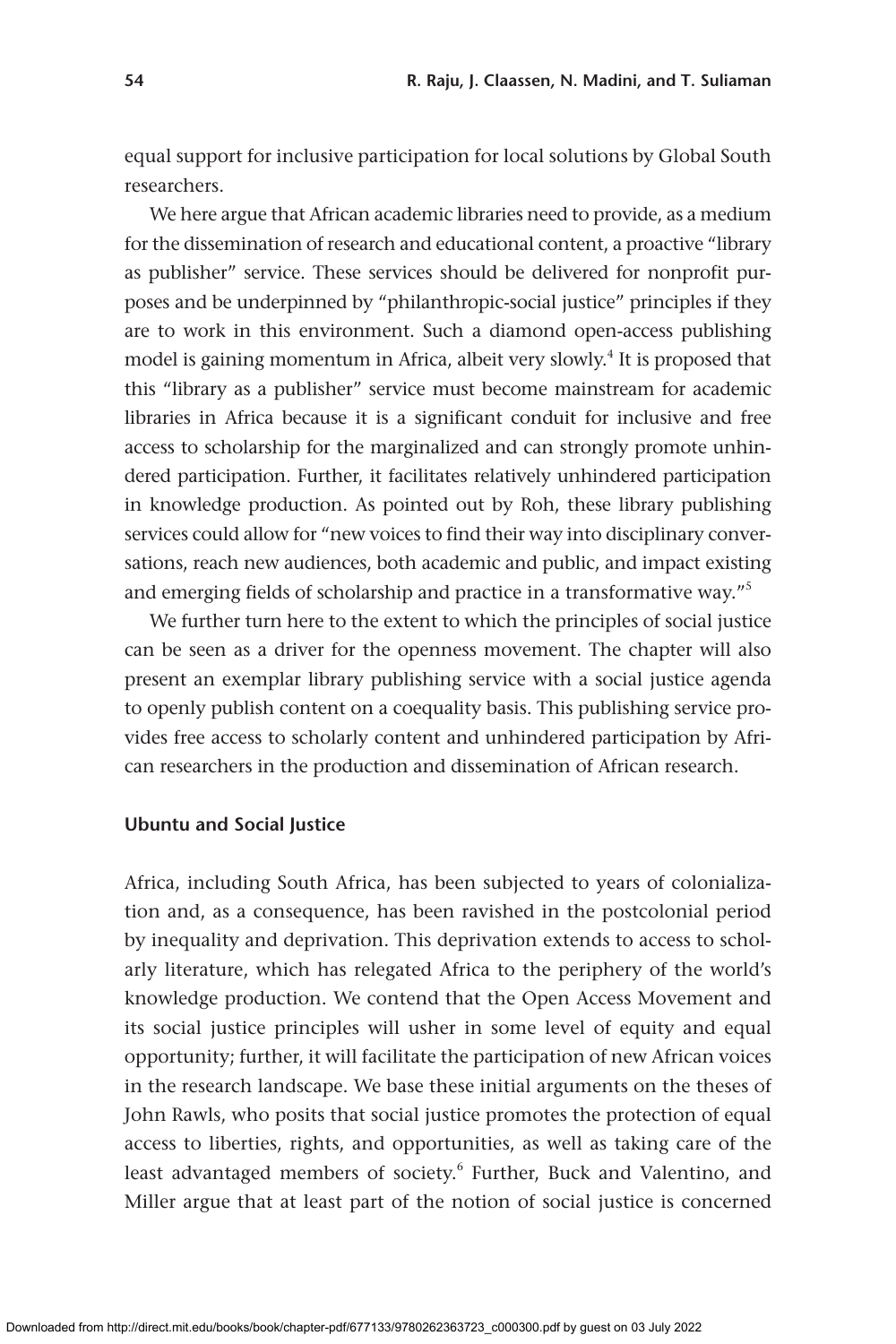with ways in which information resources are accessible to the citizenry through social institutions.<sup>7</sup>

Koutras maintains that John Rawls's theory of social justice is centered on the notion that a society cannot be just until there is equality and that will include equal access to information.<sup>8</sup> Open access is viewed as a means for social justice because it gives opportunities to everybody to acquire knowledge through growing opportunities for equal access to information. However, what is often missing in these applications of Rawls's theory is the equity in the participation process of knowledge *creation*.

We believe that social justice and the African principle of Ubuntu could advance sharing for the eradication of information poverty and information unfairness. As pointed out by various authors, and despite claims to the contrary, $9$  the Open Access Movement is guided by the principle that access to information, an absolute necessity for any level of growth and development, must be made freely available to all end users.<sup>10</sup> Social justice approaches to eradicating information poverty and injustice can use open access as the conduit for this eradication. Ubuntu, on the other hand, is a Zulu word advancing communal justice *en route* to promoting an egalitarian society.<sup>11</sup> The principles of fairness and justice underpin both Ubuntu and social justice. Academic libraries, be it from the perspective of the Global North (social justice) or from an African perspective (Ubuntu), have been rolling out open-access services to ensure information is made freely accessible to the widest reading audience possible. In response to an Ubuntu "agended" call for the open sharing of African scholarship, some academic libraries are now offering a "library as a publisher" service to take scholarly information to all parts of the "global village." This service brings to the fore and consolidates the social justice imperative of open access. Researchers, in this growing service model, are supported in their desire to share their research output for the growth of research and to find solutions to the myriad of challenges that beset African societies. Improved access to information will ensure that all sections of the "village" can contribute to the growth and development of the "global village."

#### **Social Justice and Inclusivity through Library Publishing**

In rolling out an Ubuntu "agended" library publishing service, some academic institutions have taken open-access publishing to an unprecedented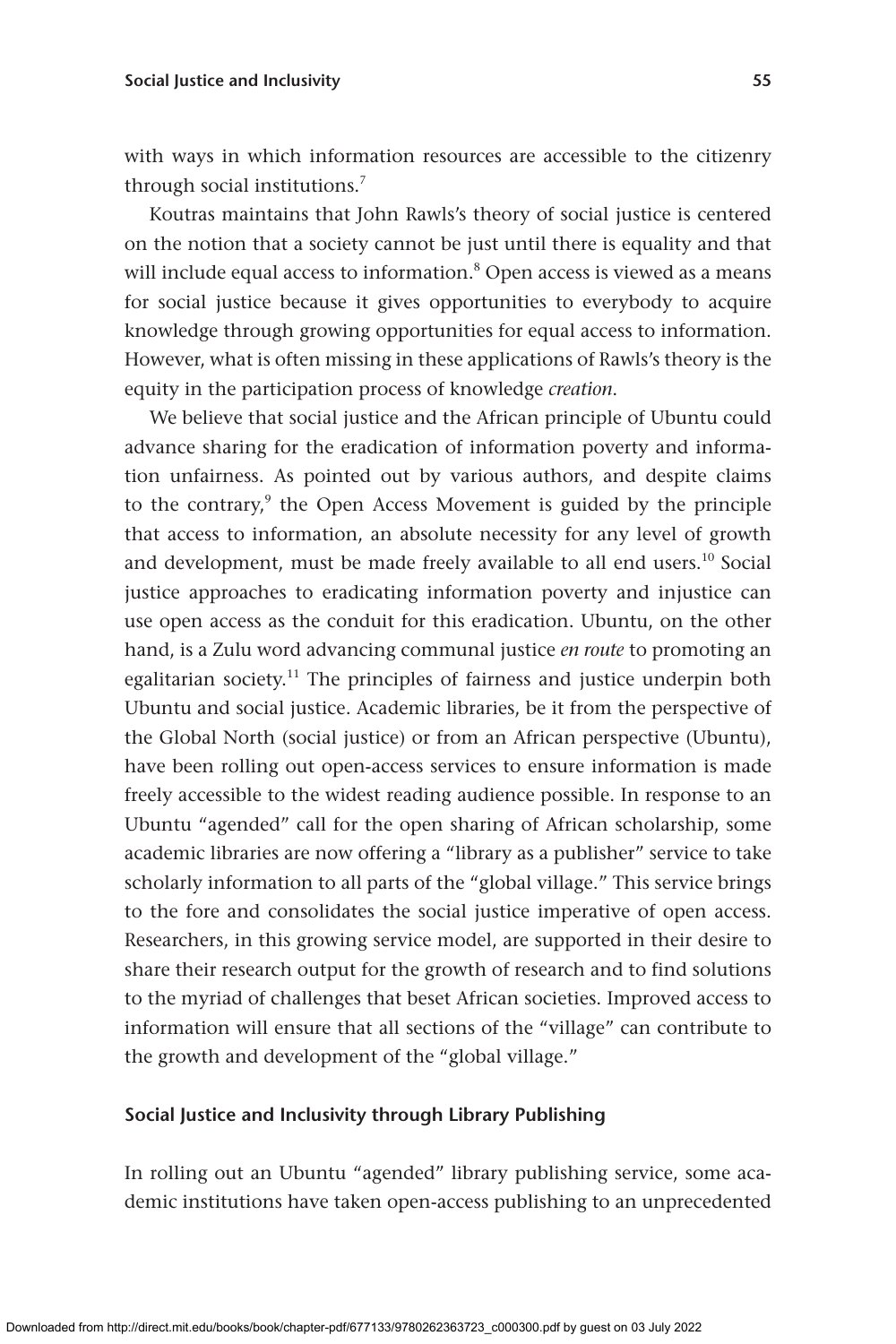level in South Africa by offering diamond open access. Raju lists six South African universities that offer a library publishing program.<sup>12</sup> The South African institutions that offer this "library as a publisher" provision are:

- University of Stellenbosch—26 titles;
- Free State University—9 titles;
- University of Kwa-Zulu Natal—8 titles;
- University of Cape Town—5 titles;
- University of South Africa—5 titles;
- University of the Western Cape—2 titles; and,
- Rhodes University—titles.

The underpinning philosophy in offering such services is that public universities in South Africa receive substantial funding from national government.<sup>13</sup> This funding is earmarked for, *inter alia*, the provision of innovative and relevant library services. Some of the academic libraries have taken the bold step of providing this innovative library publishing service, without any training in publishing. The authors hold the view that this service responds to the social responsiveness and transformation agendas of their institutions. This diamond open-access service delivers, amongst others, decolonized African scholarship through the creation of an alternative publishing model that facilitates the cocreation of knowledge, rather than merely its reception. The University of Cape Town (UCT) has extended its "library as publisher" service by publishing monographs and textbooks. Currently, UCT has seven monographs and two textbooks that have been published, with three more monographs that are currently being worked on for imminent publication. In the quest for social justice and an egalitarian society, access to knowledge and scholarship should not be dependent on economic affordability. The authors acknowledge that online access is a challenge in Africa (and Maura A. Smale notes, in her chapter, that this is true also in the United States). However, this service is, at the least, one barrier removed. Further, it promotes the principles of inclusivity, ensuring that African research output is included in the dissemination process.

#### **Decolonization of the Colonized Publishing Landscape**

The BOAI states that removing access barriers to scholarly content will accelerate research, enrich education and share the learning of the rich with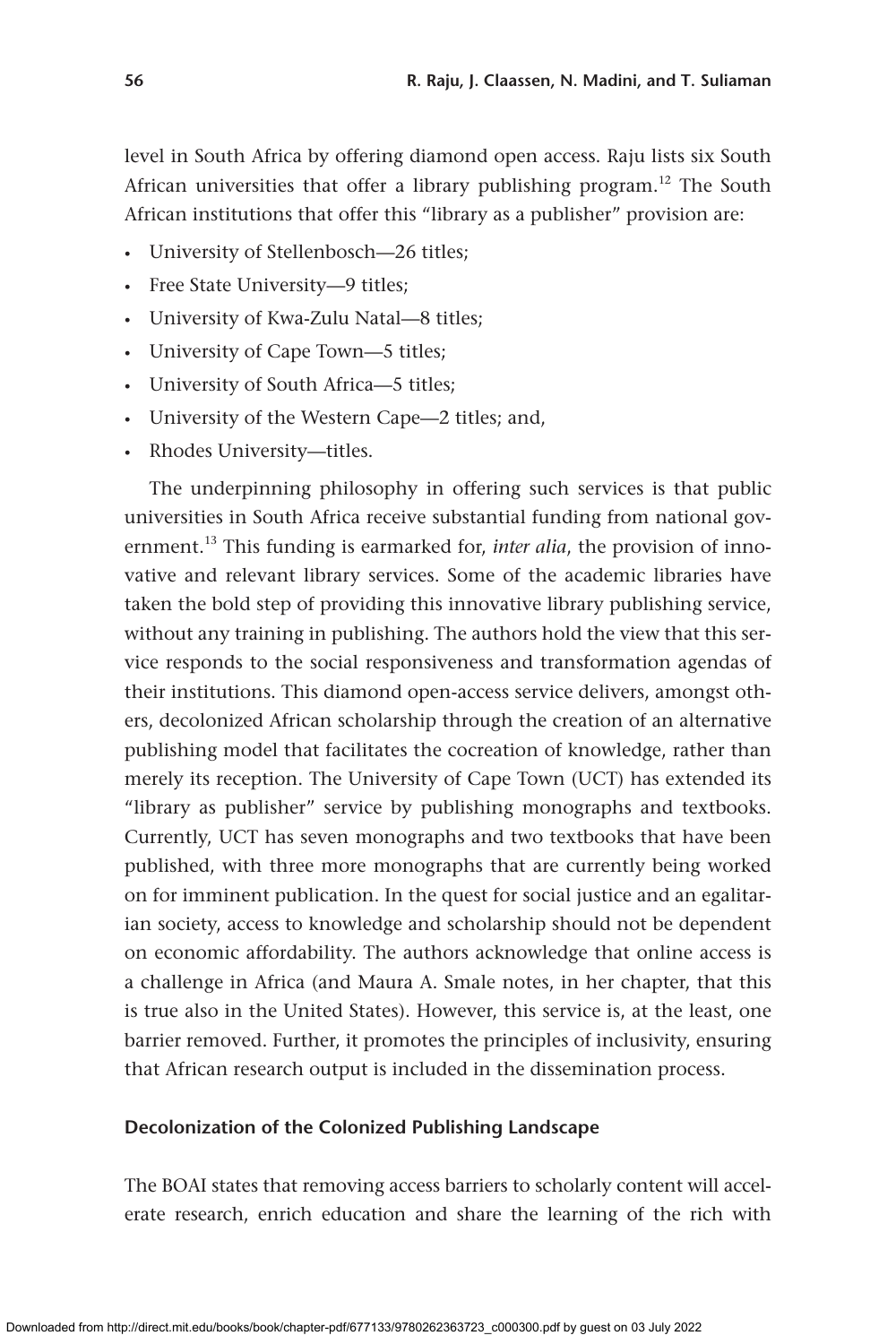the poor and the poor with the rich. This statement supports the need for academic libraries to make innovative contributions to the dissemination of scholarship and contribute to the disruption of the colonized publishing landscape. The envisaged continental diamond open-access library publishing platform will assist in removing barriers to participation and ensure freedom of African representation. The envisaged platform, using open-source software, makes provision for the publication of African scholarship via their academic libraries. The opening of opportunities for the publication of African books and journals will address the dearth of African scholarship and remove barriers to participation in knowledge production and dissemination.

We assert, from our perspective, that over a period of time, there has been an unintended but systematic colonization of the publishing landscape which the library publishing service needs to challenge. This allegation is supported by comments from authors such as Crissinger, who make the point that there have been assumptions about the Global South remaining ignorant and underdeveloped until it has access to the Global North's knowledge.<sup>14</sup> In an attempt to "eradicate" this ignorance and promote development, there has been a push for the Global North to focus on improving the flow of information to the Global South. This imperialist proposition supports the unidirectional flow of information instead of a facilitated process allowing for knowledge exchange. However, as pointed out by Burkett, the people of the Global South may be "poor" in terms of the information they can retrieve from the internet but what is not factored in is the richness in many other ways which could never be calculated in the Western scientific paradigm, and that would include, amongst others, social relationships, community, and cultural traditions.<sup>15</sup>

Bonaccorso et al. bring to the debate the contributing circumstances that fueled this colonizing process; namely, the exclusion of Global South researchers from the supply side of the academic publishing and communication process.16 Building on this, we argue that there are two fundamental processes that propagate this exclusion: first, Global South researchers, in the main, do not have access to research already published (and that would include research produced in the Global South) for them to contribute adequately to the world's knowledge production. The second is the delegitimization of research emanating from the Global South. Roh presents a scenario that demonstrates how this delegitimization contributes to the colonization of the publishing landscape.<sup>17</sup> She highlights that economics papers written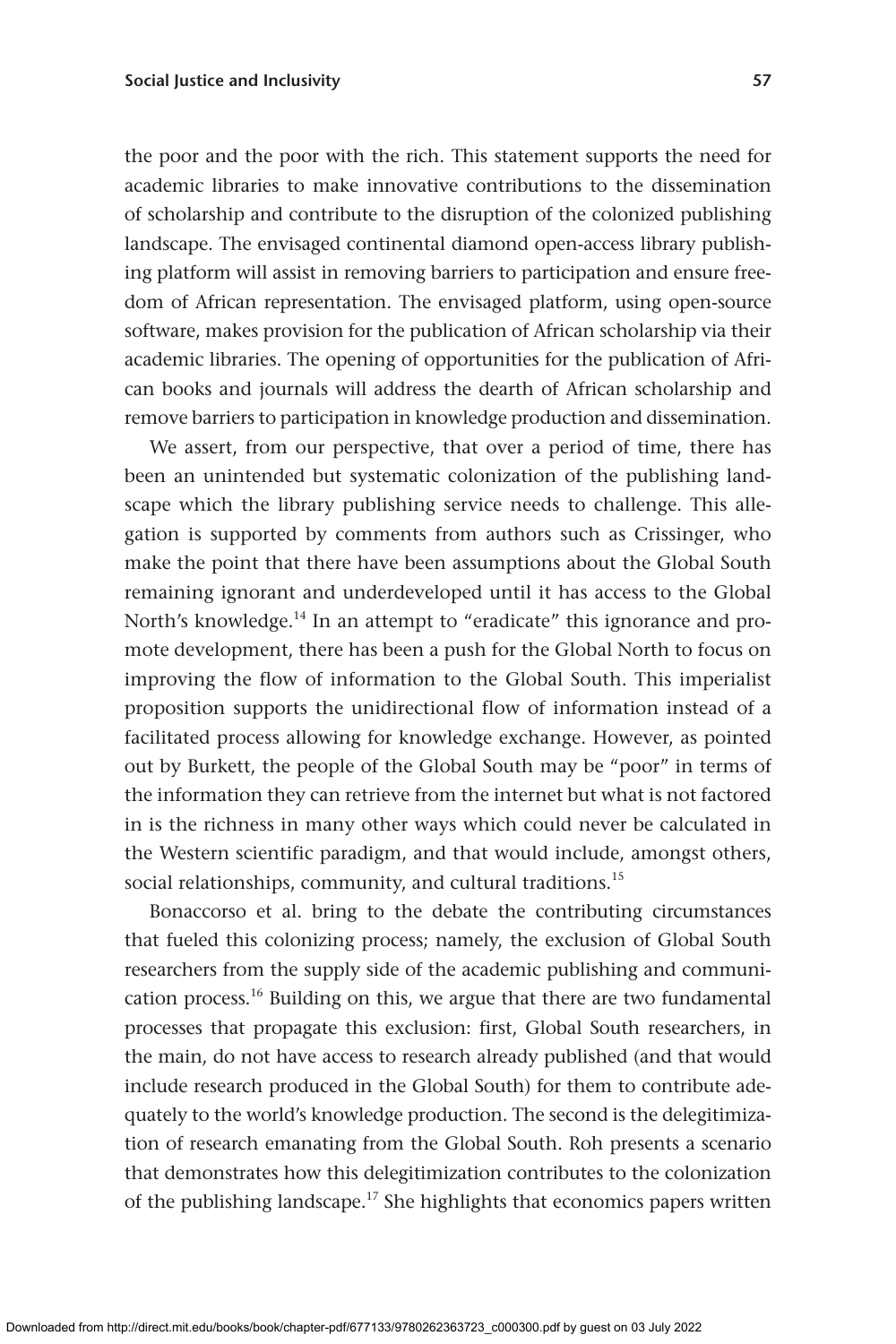about the United States were more likely to be published in the top five economics journals and only 1.5 percent were about countries other than the United States. Hence, there has been a shift in contributions from researchers from Global South countries who have refocused their research and were reporting on the United States in order to get published. Thus, the publishing markets and impact factors are driving the global research agenda.

These unintended, but profit-driven processes have triggered, in the view of the authors, the colonization of the publishing landscape resulting in the marginalization of research voices from the Global South. The abovementioned inequalities in publishing for and by marginalized voices are compounded by economic circumstances—specifically, the inability of authors from the Global South to pay exorbitant article processing charges (APCs) in an environment where there is a push via the openness movement for the free sharing of research output.

Library publishing is meant to create fertile ground for new voices that can find their way into disciplinary conversations, reach new audiences, both academic and public, and positively alter the existing publishing landscape. There is a desperate need for the democratization and decolonization of the publishing landscape—and library publishing is one such service that can deliver on this need. This publishing service promotes social justice and the inclusion of African researchers and research output into mainstream research processes.

#### **Unhindered Access versus Unhindered Participation**

One of the primary purposes for the production of research is to find solutions to challenges that beset society. Therefore, it is important for research output to have the widest accessibility for the greatest consumption. However, consumption is a double-sided coin; on the one side there is consumption for action to resolve problems and on the other, there is consumption necessary for the construction of new knowledge—researcher consumption. In terms of researcher consumption, the uneven research landscape brings to the debate the whole issue of equitable access and discoverability. In terms of equitable access, what must be brought to the fore is equitable participation in the creation and sharing of new knowledge.

The fundamental principles of open access point to equitable access culminating in equitable participation. These social justice principles have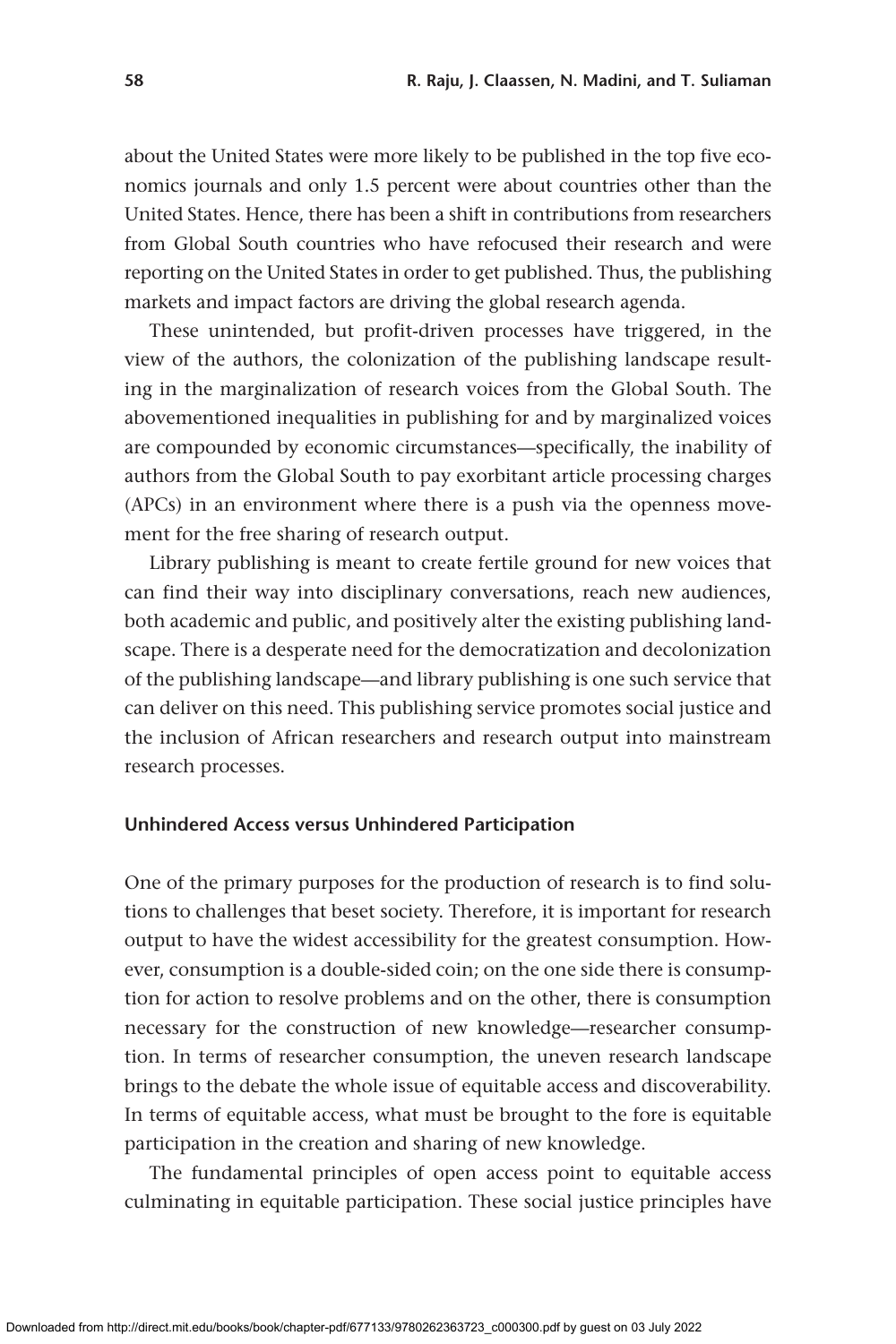been hijacked by the publishers who feed aspirations for improved citation (which is understandable given its association with tenure), promotion, greater possibilities of funding and such. However, it detracts from the fundamental principles of the openness movement, which are sharing and inclusivity.

In a highly uneven global research landscape, there is no equality—there are those researchers that are marginalized, those that are on the periphery, and then those that are at the epicenter. The "participation access" is extremely divergent, with researchers from the Global North being "more equal" than those from the Global South. As stated by Bonaccorso et al., "everyone may be free to read papers, but it may still be prohibitively expensive to publish them."18 Prohibitive APCs are one of a myriad of challenges that contribute to this inequality. Authors from the Global South have to compete for space in a limited number of journals carrying a range of challenges, from lack of content to support the creation of new knowledge, to the inability to pay exorbitant APCs courtesy of legacy publishing processes. This absurd and unrealistic competition significantly contributes to the exclusion of the marginalized research voices of the Global South. Library publishing is envisaged to be that social justice service that can give voice to the marginalized: to give space for active and equitable participation of researchers from the Global South in knowledge production and dissemination.

#### **Library Publishing in South Africa**

South Africa is a fledgling democracy that has endured decades of colonized and apartheid governance. The system of apartheid compartmentalized higher education with the historically disadvantaged black institutions being dramatically under resourced. We would argue that, in order to counteract the negative effects of this history, advantaged institutions in the present have a moral obligation to share scholarly content for the advancement of research in the country as a whole and for the greater good of the public. McKiernan shares this view when she writes that "open scholarship can help universities fulfil their missions by sharing research outputs, so they have the quickest and broadest societal impact."<sup>19</sup> Raju, Raju, and Claassen hold the view that the sharing of scholarly output will have a domino effect of growing the culture of research, ultimately culminating in Africa moving away from the periphery of the world's knowledge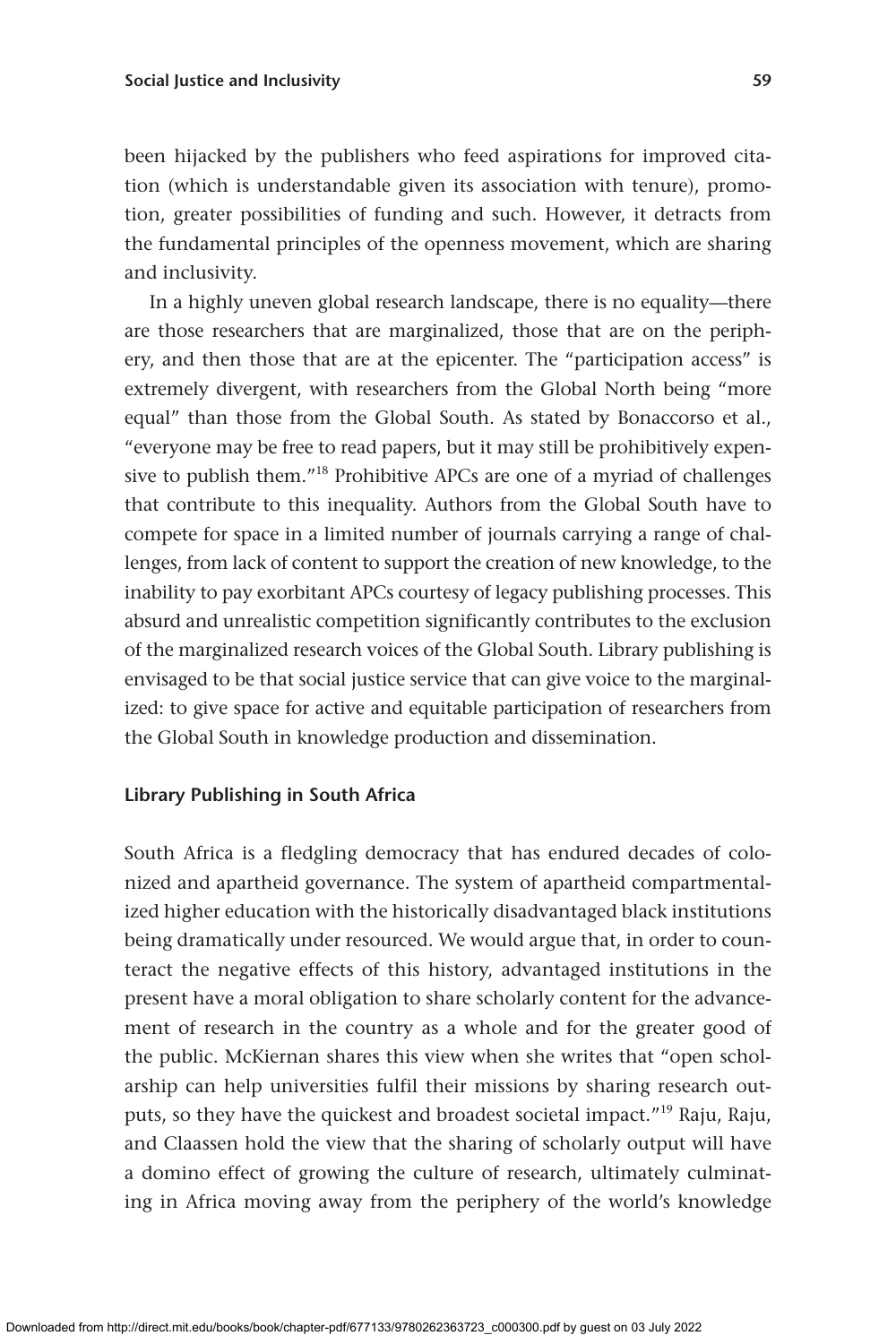production to the epicenter—moving away from being a net consumer to becoming a contributor to knowledge production.<sup>20</sup>

A significant contributor to this transformation from consumer to participant is the offer of a "library as a publisher" service. The rationale underpinning this service is one of the core principles of open access, namely philanthropy. The offer of a diamond open-access publishing service to promote social justice and Ubuntu, must be embraced by historically advantaged African institutions. There must be concerted collective efforts to mainstream the "library as a publisher" service to support equity first and then equality in the creation and dissemination of African research. This nonprofit publishing model is a seismic shift in thinking around benefits for the production and dissemination of research:

- for the author, who wants their research reviewed and circulated, $^{21}$  the shift is from "what is in it for me" to "I must share my research";
- for the reader, the shift is from, "I cannot access all research, therefore I cannot create knowledge" to "all research is discoverable and can be reused for knowledge production"; and
- for the publisher (the library), a contribution to shifting profit-driven motivation to making a meaningful social impact to grow the knowledge economy.

In this model, all three stakeholders move toward the same goal of driving the dissemination of African scholarship and thereby participating in creating new African knowledge, which must form part of the global knowledge economy.

The "library as a publisher" service is offered at some South African academic libraries that collectively produce more than 55 journal titles. The UCT Libraries have extended their service and are now publishing open monographs/textbooks.<sup>22</sup> It is acknowledged that there is no systematic publishing agenda, with each institution engaging in self-learning and independently experimenting with the software, given that all of the institutions are using the Public Knowledge Project's software products (Open Journal Systems or Open Monograph Press)—all institutions are proverbially reinventing the wheel. Indeed, there is very little sharing of skills and resources. Such a lack of skills and poor infrastructure are deterrents to those institutions that are not offering such a service.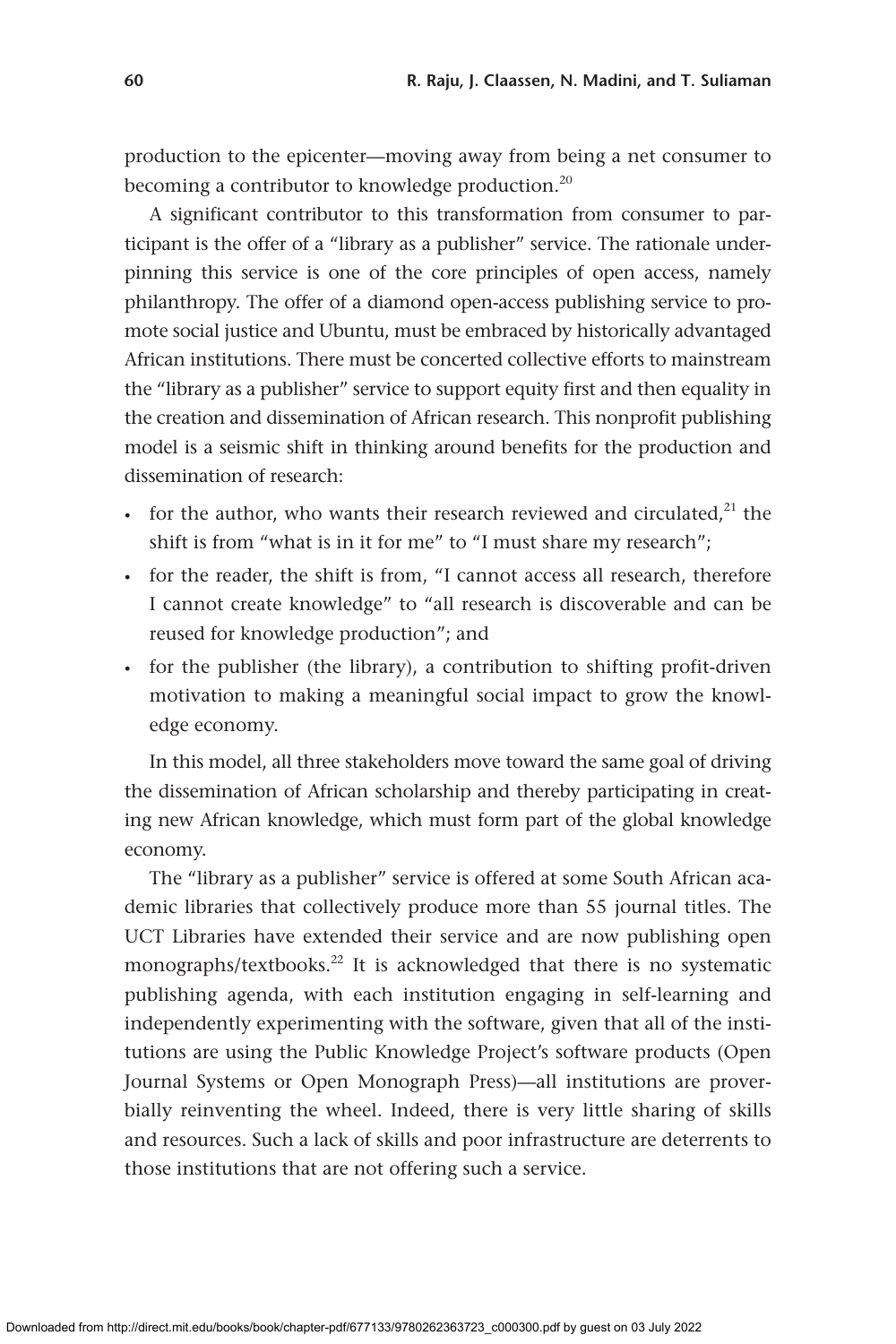#### **African Continental Platform**

In acknowledging the skills shortage and poor information technology infrastructure, there is a process afoot to develop a continental platform for the publication of open journals and books. There is proof of concept for the functioning of an aggregated institutional platform, which in due course will be extended into a national platform, a South African platform. This South African platform will be made available to any of the academic institutions in the country to use for the publication of their local journals and/or monographs. The intention is to expand this national platform with the collaboration of a number of African partners, toward the creation of the continental platform. In the current UCT publishing platform, there are monographs that have audio and visual clips to simulate laboratory situations to overcome the lack of such facilities. The capacity to magnify images in a dermatology textbook allows for doctors to probe skin conditions; the capacity for books to be read to users improves accessibility for the visually impaired and supports different learning styles, especially those readers coming from backgrounds where English is not their first language. These capacities address the issues of social justice and inclusion.

### **Conclusion**

The current commercial research publishing landscape is dictated to by the profit motive; the dictate for the researchers is the need for improved citation count and the prestige of being published in high-impact journals. These criteria, among other issues, have skewed the publishing landscape, benefiting primarily the Global North at the expense of the Global South. There is a need for a disruptor to this publishing landscape and the library publishing service, driven by its social justice and inclusivity imperatives, will facilitate the dissemination of African scholarship and the equitable and equal participation by African researchers in knowledge production. This disruptor will advance the principles of Ubuntu as it will contribute to the eradication of information poverty and information unfairness.

The library publishing service will aid in redrawing the map of global knowledge production and bring parity to the global power dynamics of global knowledge production. The Open Access Movement, through the library publishing service, needs to broaden its focus from access to knowledge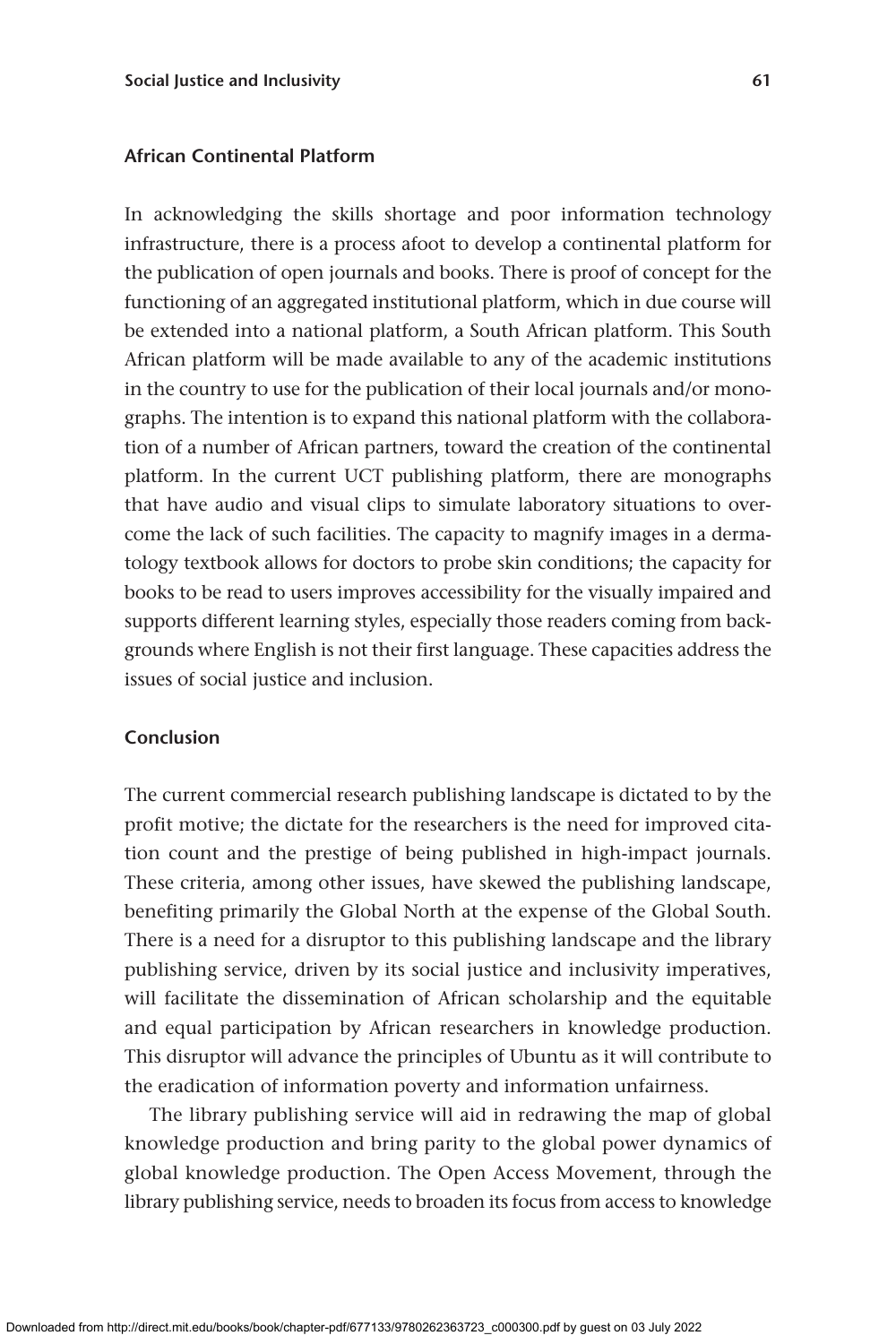to full participation in knowledge creation in scholarly communication. Further, the movement must recapture its social justice and inclusivity imperatives in support of the equitable dissemination of Global South scholarship, including African scholarship. The inclusion of content for and by marginalized researchers is driven by the Ubuntu desire for an egalitarian society. The development of alternative scholarly communication platforms, such as the one being developed by UCT Libraries, provides opportunities for libraries and library partners to push back against a biased publishing system and support publications that might not otherwise have a voice: inclusivity and social justice must be at the epicenter of the dissemination of African scholarship.

#### **Notes**

1. Chan et al., "Budapest Open Access Initiative."

2. Subbiah Arunachalam, "Social Justice in Scholarly Publishing: Open Access Is the Only Way," *The American Journal of Bioethics* 17, no. 10 (2017): 15–17, [https://doi.org](https://doi.org/10.1080/15265161.2017.1366194) [/10.1080/15265161.2017.1366194;](https://doi.org/10.1080/15265161.2017.1366194) George Aulisio, "Open Access Publishing and Social Justice: Scranton's Perspectives," *Jesuit Higher Education: A Journal* 3, no. 2 (2014): 55–73.

3. Africa is divided into fifty-four culturally heterogeneous and politically differentiated countries which are distinct in terms of their pattern of capital accumulation, their degree of industrialization and commercialization, and their rates of literacy and urbanization. Fifty percent of the continent's gross national product is generated by only three countries; namely South Africa, Egypt, and Nigeria. These uneven patterns of growth are also evident within countries. The average literacy rate is 61 percent, one of the lowest in the world. This low literacy rate contributes to the continent's slow development and the high rate of poverty. See Fouad Makki, "Post-Colonial Africa and the World Economy: The Long Waves of Uneven Development," *Journal of World-Systems Research* 21, no. 1 (2015): 124–146, [https://doi.org/10.5195](https://doi.org/10.5195/JWSR.2015.546) [/JWSR.2015.546;](https://doi.org/10.5195/JWSR.2015.546) UNESCO, "Fact Sheet Sub-Saharan Africa Strong Foundations: Early Childhood Care and Education," accessed May 13, 2019, [https://en.unesco.org](https://en.unesco.org/gem-report/sites/gem-report/files/fact_sheet_ssa.pdf) [/gem-report/sites/gem-report/files/fact\\_sheet\\_ssa.pdf](https://en.unesco.org/gem-report/sites/gem-report/files/fact_sheet_ssa.pdf).

4. "Diamond" refers to an open-access system in which there is neither cost to the reader nor the author.

5. Charlotte Roh, "Library Publishing and Diversity Values: Changing Scholarly Publishing through Policy and Scholarly Communication Education," *College & Research Libraries News* 77, no. 2 (2016): 83, <https://doi.org/10.5860/crln.77.2.9446>.

6. John Rawls, "Justice as Fairness," *The Philosophical Review* 67, no. 2 (1958): 164–194, [https://doi.org/10.2307/2182612.](https://doi.org/10.2307/2182612)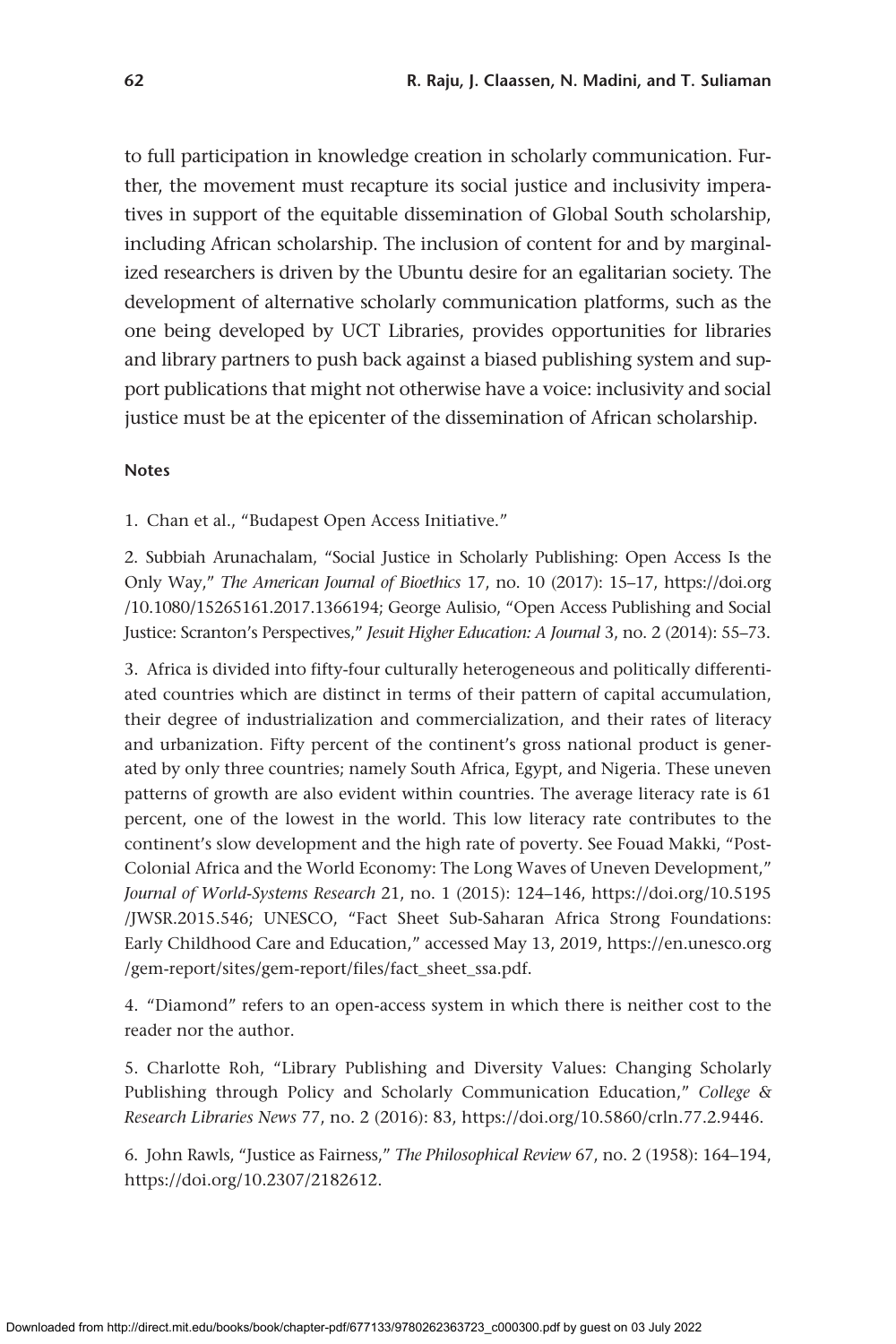#### **Social Justice and Inclusivity 63**

7. Stefanie Buck and Maura L. Valentino, "OER and Social Justice: A Colloquium at Oregon State University," *Journal of Librarianship and Scholarly Communication* 6, no. 2 (2018): 2231, [https://doi.org/10.7710/2162-3309.2231;](https://doi.org/10.7710/2162-3309.2231) David Miller, *Principles of Social Justice* (Cambridge, MA: Harvard University Press, 1999).

8. Nikos Koutras, "Open Access: A Means for Social Justice and Greater Social Cohesion," *Seattle Journal for Social Justice* 16, no. 1 (2017): 105–134.

9. David Golumbia, "Marxism and Open Access in the Humanities: Turning Academic Labor against Itself," *Workplace: A Journal for Academic Labor*, no. 28 (2016), [https://doi.org/10.14288/workplace.v0i28.186213.](https://doi.org/10.14288/workplace.v0i28.186213)

10. Jacintha Ellers, Thomas W. Crowther, and Jeffrey A. Harvey, "Gold Open Access Publishing in Mega-Journals: Developing Countries Pay the Price of Western Premium Academic Output," *Journal of Scholarly Publishing* 49, no. 1 (2017): 89–102, [https://doi.org/10.3138/jsp.49.1.89;](https://doi.org/10.3138/jsp.49.1.89) Karen Shashok, "Can Scientists and Their Institutions Become Their Own Open Access Publishers?," *arXiv:1701.02461*, January 10, 2017, <http://arxiv.org/abs/1701.02461>; Jean-Claude Guédon, "Open Access: Toward the Internet of the Mind," Budapest Open Access Initiative, 2017, [https://www](https://www.budapestopenaccessinitiative.org/open-access-toward-the-internet-of-the-mind) [.budapestopenaccessinitiative.org/open-access-toward-the-internet-of-the-mind](https://www.budapestopenaccessinitiative.org/open-access-toward-the-internet-of-the-mind).

11. K. Chaplin, "The Ubuntu Spirit in African Communities" (The South African Ubuntu Foundation and the Amy Biehl Foundation, 2006).

12. Reggie Raju, "From Green to Gold to Diamond: Open Access's Return to Social Justice" (IFLA WLIC, Kuala Lumpur, Malaysia, 2018), <http://library.ifla.org/2220/>.

13. Although, for the complexities of this argument, see Peter Suber, "The Taxpayer Argument for Open Access," *SPARC Open Access Newsletter*, no. 65 (September 4, 2003), <http://dash.harvard.edu/handle/1/4725013>.

14. Sarah Crissinger, "A Critical Take on OER Practices: Interrogating Commercialization, Colonialism, and Content," *In the Library with the Lead Pipe* (blog), October 21, 2015, [http://www.inthelibrarywiththeleadpipe.org/2015/a-critical-take-on-oer](http://www.inthelibrarywiththeleadpipe.org/2015/a-critical-take-on-oer-practices-interrogating-commercialization-colonialism-and-content) [-practices-interrogating-commercialization-colonialism-and-content](http://www.inthelibrarywiththeleadpipe.org/2015/a-critical-take-on-oer-practices-interrogating-commercialization-colonialism-and-content).

15. Ingrid Burkett, "Beyond the 'Information Rich and Poor': Futures Understandings of Inequality in Globalising Informational Economies," *Futures* 32, no. 7 (2000): 679–694, [https://doi.org/10.1016/S0016-3287\(00\)00016-1](https://doi.org/10.1016/S0016-3287(00)00016-1).

16. Elisa Bonaccorso et al., "Bottlenecks in the Open-Access System: Voices from Around the Globe," *Journal of Librarianship and Scholarly Communication* 2, no. 2 (2014): eP1126, [https://doi.org/10.7710/2162-3309.1126.](https://doi.org/10.7710/2162-3309.1126)

17. Roh, "Library Publishing and Diversity Values."

18. Bonaccorso et al., "Bottlenecks in the Open-Access System."